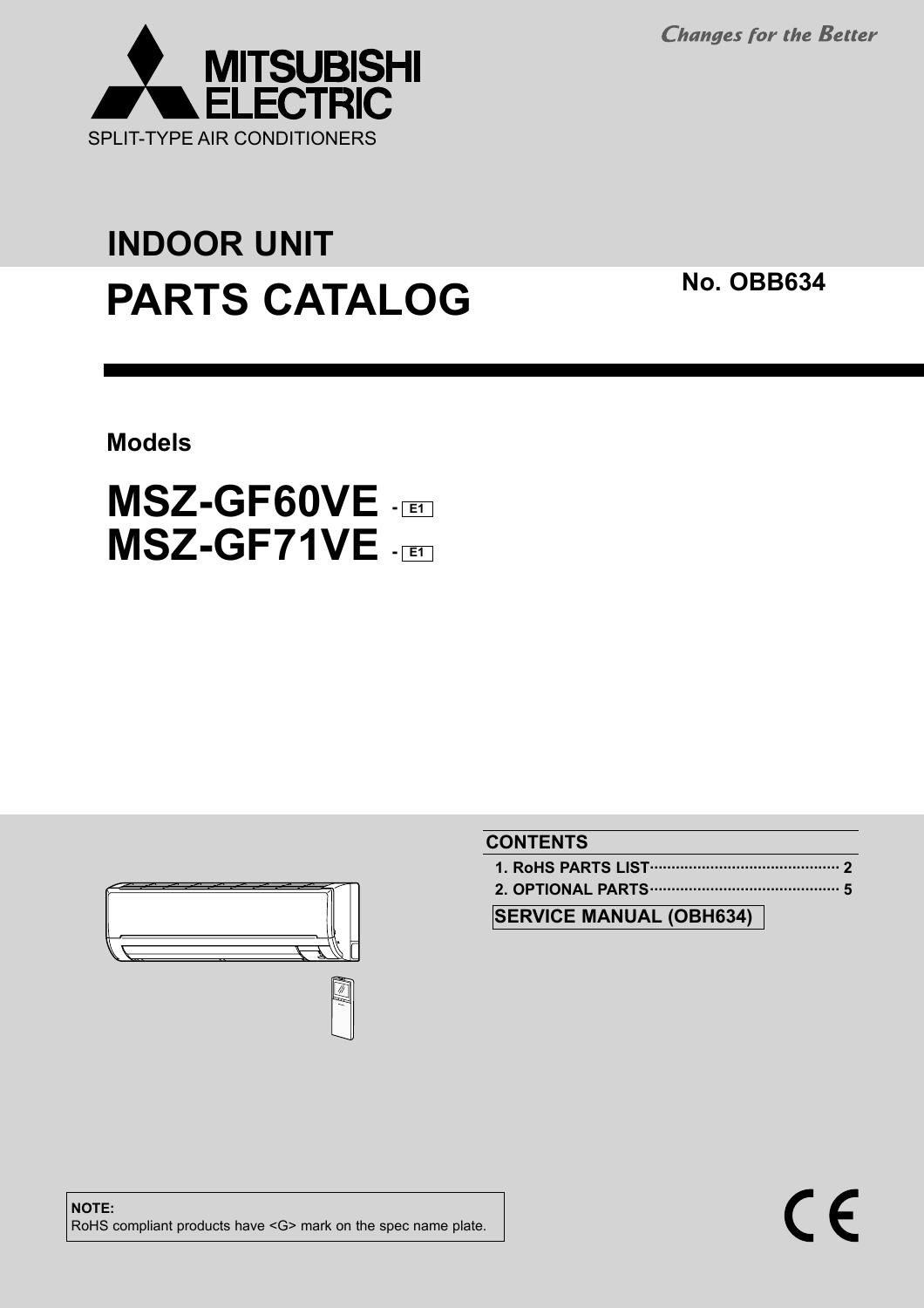#### <span id="page-1-0"></span>**MSZ-GF60VE MSZ-GF71VE**

#### **1-1. INDOOR UNIT STRUCTURAL PARTS**



|              |             |                   |                                       | Symbol         |                | Q'ty/unit     |                       |
|--------------|-------------|-------------------|---------------------------------------|----------------|----------------|---------------|-----------------------|
| No.          | <b>RoHS</b> | Part No.          | Part name                             | ∣in Wiring     |                | <b>MSZ-GF</b> | <b>Remarks</b>        |
|              |             |                   |                                       | <b>Diagram</b> | <b>60VE-E1</b> | 71VE-F1       |                       |
|              | G           |                   | E12 F28 234 BOX ASSEMBLY              |                |                |               |                       |
| $\mathbf{2}$ | G           |                   | E12 F28 000 PANEL ASSEMBLY            |                |                |               | Including No. $3,4,5$ |
| 3            | G           | E12 408 142 CATCH |                                       |                | Δ              | 4             | <b>4 PCS/SET</b>      |
| 4            | G           |                   | <b>E12 F28 067 SCREW CAP</b>          |                |                |               | 3 PCS/SET             |
| 5            | G           |                   | E12 F28 010 FRONT PANEL               |                |                |               |                       |
| 6            | G           |                   | E12 F28 100 NANO PLATINUM FILTER      |                |                |               | 1 PC/SET              |
|              | G           |                   | E12 F28 975 CORNER BOX (RIGHT)        |                |                |               |                       |
| 8            | G           |                   | E12 F28 976 CORNER BOX (LEFT)         |                |                |               |                       |
| 9            | G.          |                   | <b>E12 F28 970 INSTALLATION PLATE</b> |                |                |               |                       |

#### **1-2. ACCESSORY AND REMOTE CONTROLLER**



| ∣ 10   |                   | <b>G E12 J61 426 REMOTE CONTROLLER</b>    |  | SG12D |
|--------|-------------------|-------------------------------------------|--|-------|
| ່ 11 ເ | $ G $ E12 F28 083 | <b>REMOTE CONTROLLER</b><br><b>HOLDER</b> |  |       |

#### OBB634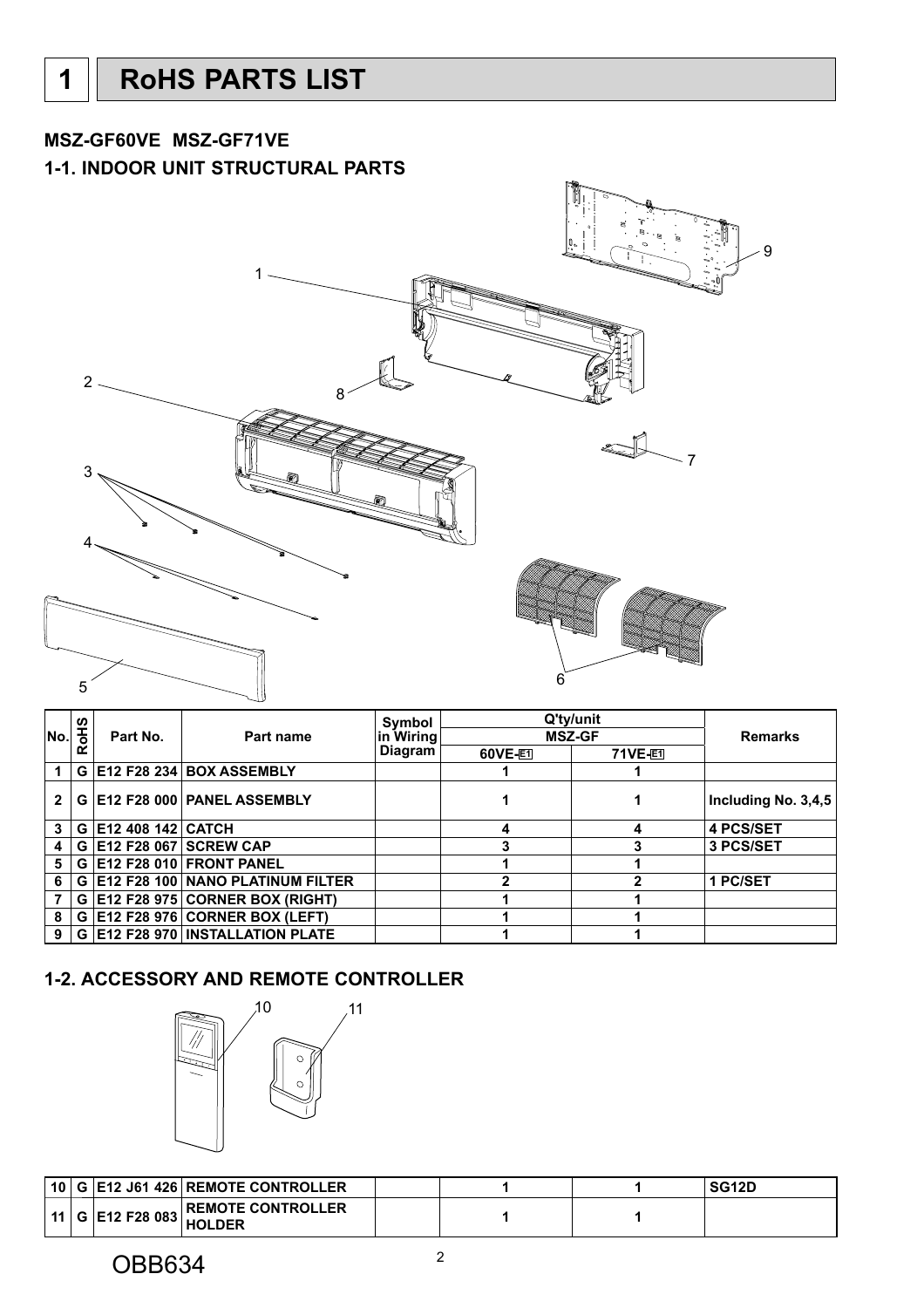#### **MSZ-GF60VE MSZ-GF71VE**

**1-3. INDOOR UNIT ELECTRICAL PARTS AND FUNCTIONAL PARTS**



|              |            |                      |                                                       | <b>Symbol</b>   |               | Q'ty/unit      |                         |
|--------------|------------|----------------------|-------------------------------------------------------|-----------------|---------------|----------------|-------------------------|
| No.          | <b>SHO</b> | Part No.             | Part name                                             | in Wiring       | <b>MSZ-GF</b> |                | <b>Remarks</b>          |
|              | ≃          |                      |                                                       | <b>Diagram</b>  | 60VE-F1       | 71VE-E1        |                         |
| 1            | G          |                      | <b>E12 751 509 BEARING MOUNT</b>                      |                 |               | 1              |                         |
| $\mathbf{2}$ | G          | E12 001 504          | <b>SLEEVE BEARING</b>                                 |                 | 1             | 1              |                         |
| 3            | G          |                      | <b>E12 408 702 DRAIN HOSE</b>                         |                 |               |                |                         |
| 4            | G          |                      | E12 F31 235 NOZZLE ASSEMBLY                           |                 |               | 1              |                         |
| 5            | G          |                      | E12 F28 316 INTERLOCK SWITCH (FAN)                    |                 | 1             | 1              |                         |
| 6            | G          |                      | <b>E12 F28 040 VANE (UPPER)</b>                       |                 |               | 1              |                         |
| 7            | G          | E12 F28 041          | <b>VANE (LOWER)</b>                                   |                 | 1             | 1              |                         |
| 8            | G          |                      | E12 C33 303 VANE MOTOR (HORIZONTAL)                   | MV <sub>1</sub> | 1             | 1              | <b>UP &amp; DOWN</b>    |
| 9            | G          |                      | <b>E12 C32 303 VANE MOTOR (VERTICAL)</b>              | MV <sub>2</sub> | $\mathbf{2}$  | $\overline{2}$ | <b>RIGHT &amp; LEFT</b> |
| 10           | G          | E12 F28 541          | <b>WATER CUT</b>                                      |                 | 1             | 1              |                         |
| 11           | G          | E12 C32 308          | <b>ROOM TEMPERATURE</b><br><b>THERMISTOR</b>          | <b>RT11</b>     | 1             | 1              |                         |
| 12           |            | G E12 F28 468        | <b>POWER MONITOR RECEIVER</b><br><b>SW P.C. BOARD</b> |                 | 1             | 1              |                         |
| 13           | G          | E12 F28 095          | <b>POWER MONITOR RECEIVER</b><br><b>HOLDER</b>        |                 | 1             | 1              |                         |
| 14           | G          |                      | E12 J61 452 ELECTRONIC CONTROL P.C.                   |                 | 1             |                |                         |
|              | G          | E12 J62 452 BOARD *1 |                                                       |                 |               | 1              |                         |
| 15           | G          | E12 F28 307          | <b>INDOOR COIL THERMISTOR</b>                         | RT12, RT13      | 1             | 1              |                         |
| 16           | G          | E12 B75 385          | <b>VARISTOR</b>                                       | <b>NR11</b>     | 1             | 1              |                         |
| 17           | G          | E12 A49 382 FUSE     |                                                       | F <sub>11</sub> | 1             |                | T3.15AL250V             |
| 18           | G          | E12 F28 784          | <b>V.A. CLAMP</b>                                     |                 | 1             | 1              |                         |
| 19           | G          | E12 F28 300          | <b>INDOOR FAN MOTOR *2</b>                            | <b>MF</b>       | 1             | 1              | $RC0J56-$               |
| 20           | G          |                      | <b>E12 F28 333 MOTOR BAND</b>                         |                 |               |                |                         |
| 21           | G          |                      | <b>E12 F28 302 LINE FLOW FAN</b>                      |                 | 1             | 1              |                         |

**1 Including TERMINAL BLOCK with TERMINAL P.C. BOARD 2 Including FAN MOTOR RUBBER MOUNT (2 PCS/SET)**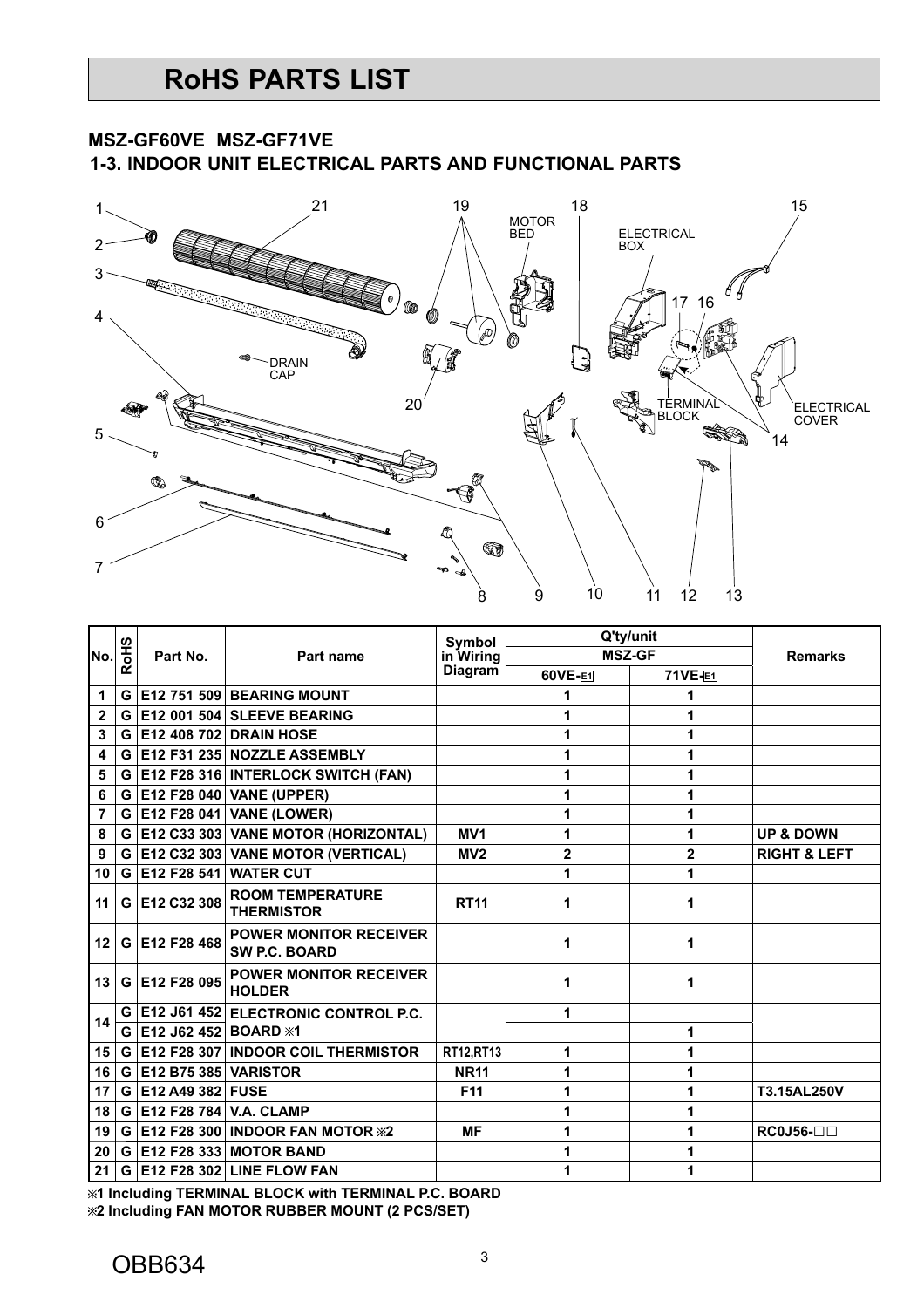## **RoHS PARTS LIST**

#### **1-4. INDOOR UNIT HEAT EXCHANGER MSZ-GF60VE MSZ-GF71VE**



|              | 9H  |             |                                   | <b>Symbol</b>  | Q'ty/unit     |                |                |
|--------------|-----|-------------|-----------------------------------|----------------|---------------|----------------|----------------|
| lNo.         |     | Part No.    | Part name                         | in Wiring      | <b>MSZ-GF</b> |                | <b>Remarks</b> |
|              |     |             |                                   | <b>Diagram</b> | 60VE-F1       | <b>71VE-F1</b> |                |
|              | G   | E12 F28 620 | <b>INDOOR HEAT EXCHANGER</b>      |                |               |                |                |
|              | G   | E12 F29 620 |                                   |                |               |                |                |
| $\mathbf{2}$ | G I |             | E12 527 666 UNION (GAS)           |                |               |                | ø15.88         |
| 3            | G   |             | <b>E12 151 667 UNION (LIQUID)</b> |                |               |                | ø6.35          |
|              | G   |             | E12 815 666 UNION (LIQUID)        |                |               |                | ø9.52          |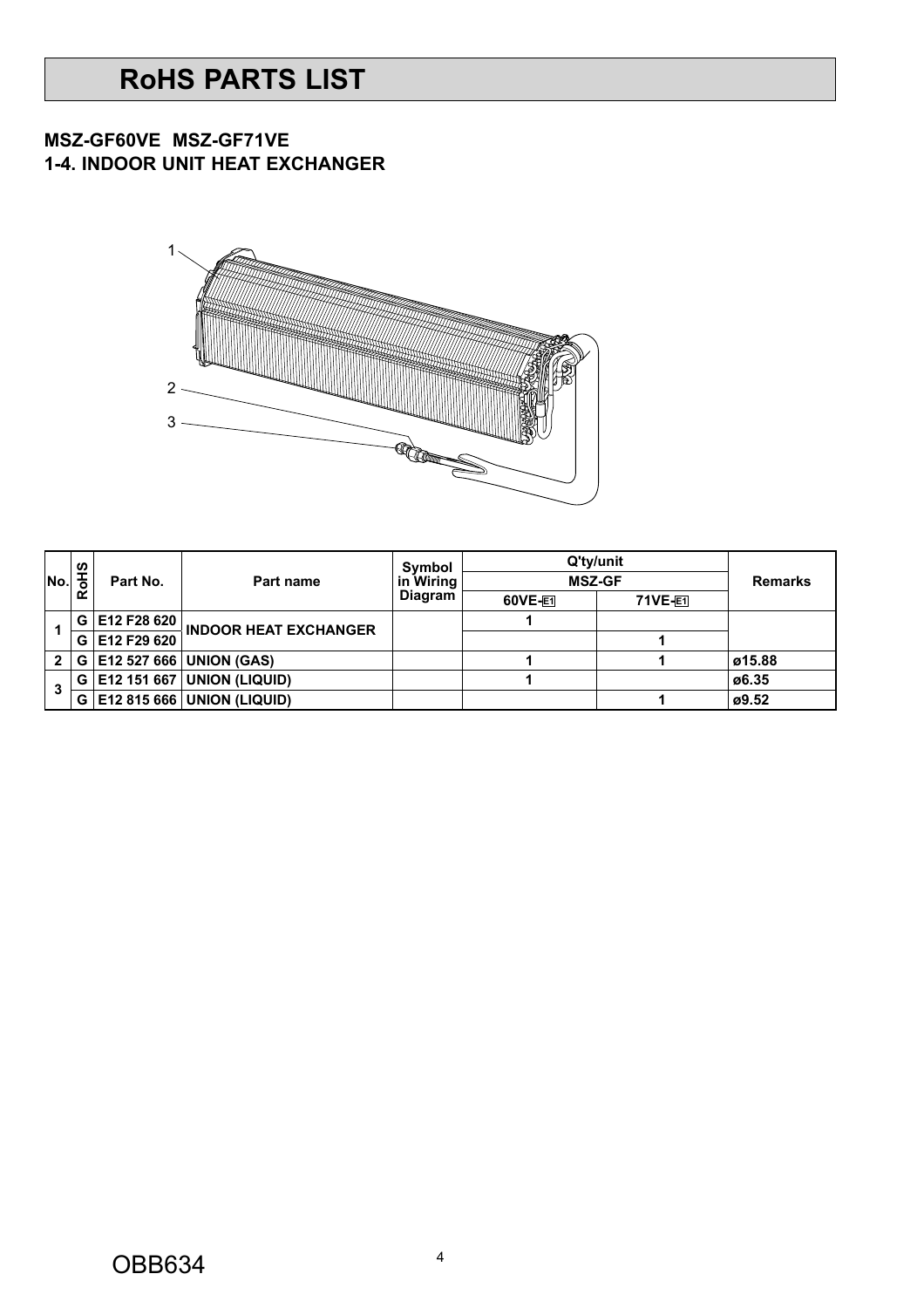#### <span id="page-4-0"></span>**2-1. AIR CLEANING FILTER (ELECTROSTATIC ANTI-ALLERGY ENZYME FILTER)**

**Every 3 months:**

• Remove dirt by a vacuum cleaner.

#### **When dirt cannot be removed by vacuum cleaning:**

- Soak the filter and its frame in lukewarm water before rinsing it.
- After washing, dry it well in shade.
- **Every year:**

● Replace it with a new air cleaning filter for best performance.

**NOTE 1:** Clean the filters regularly for best performance and to reduce power consumption.

**NOTE 2:** Dirty filters cause condensation in the air conditioner which will contribute to the growth of fungi such as mold. It is therefore recommended to clean air filters every 2 weeks.

| Model                                  | Part No.            |
|----------------------------------------|---------------------|
| <b>MSZ-GF60VE</b><br><b>MSZ-GF71VE</b> | <b>MAC-2310FT-E</b> |



**Air cleaning filter (Electrostatic anti-allergy enzyme filter)**

#### **2-2. QUICK CLEAN KIT**

● You can sweep the surface of heat exchanger and fan if you install the special-made brush to your vacuum cleaner.

| Model                                  | Part No.           |
|----------------------------------------|--------------------|
| <b>MSZ-GF60VE</b><br><b>MSZ-GF71VE</b> | <b>MAC-093SS-E</b> |

**NOTE** : Refer to the instructions described in the QUICK CLEAN KIT for details.